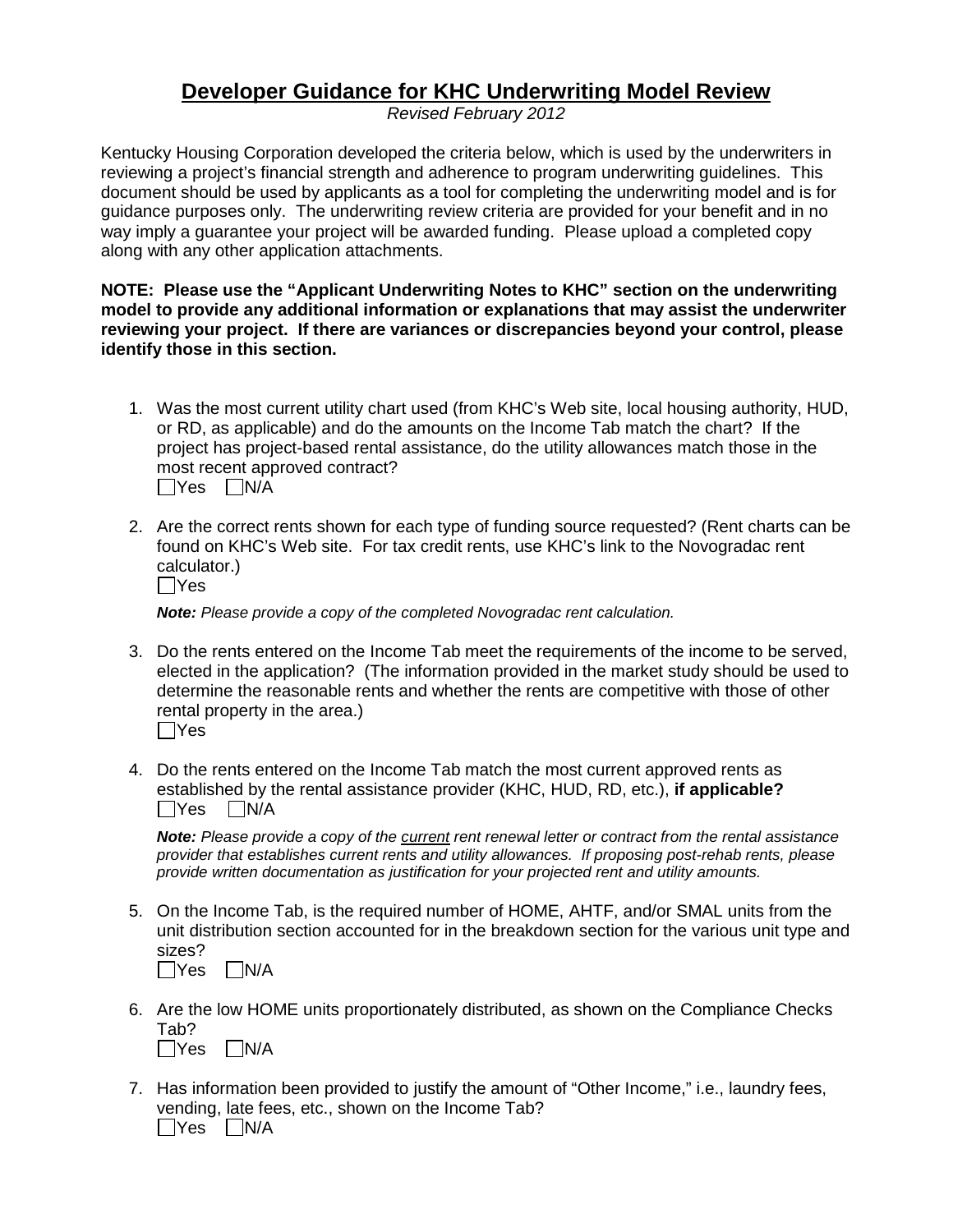|                                 | 8. Is the management fee shown on the Expenses Tab at or below 8.5 percent? |  |  |  |
|---------------------------------|-----------------------------------------------------------------------------|--|--|--|
| $\Box$ Yes $\Box$ No $\Box$ N/A |                                                                             |  |  |  |

If no, have you provided information showing a higher management fee is justified?  $\Box$ Yes

9. Are the total expenses shown between \$2,500 and \$4,500?  $\Box$ Yes  $\Box$ No

|            | If "No," have you provided an explanation for the variance? |  |  |
|------------|-------------------------------------------------------------|--|--|
| $\Box$ Yes |                                                             |  |  |

- 10. Is the Operating Deficit Reserve (ODR) amount equal to or greater than the minimum amount of ODR shown on the Sources & Uses Tab? Has the source of funding for the ODR been identified on the Sources & Uses Tab?  $\Box$ Yes
- 11. If an equity provider or other funder is requiring an asset management fee, has it been shown on the Expenses Tab (if a guaranteed annual expense) or shown on the operating proforma as a cash flow expense, as applicable?  $\Box$ Yes  $\Box$ No  $\Box$ N/A
- 12. Has KHC's compliance monitoring fee been budgeted on the Expenses tab? (Refer to KHC's Web site [www.kyhousing.org,](http://www.kyhousing.org/) under *Housing Production> Asset Management Compliance Monitoring.* The fee schedule is the third bullet under the "Housing Credit Program" heading).  $\Box$ Yes  $\Box$ No  $\Box$ N/A
- 13. If requesting SMAL, is the interest rate shown at or above 3.5 percent and the amount no more than 90 percent of the lesser of total development cost or appraised value? (Value is defined as the total of appraised value at restricted rents and the value of preferred financing.)  $\Box$ Yes
- 14. If requesting SMAL funds, has the 1 percent origination fee been included on the Construction Financing or Permanent Financing line on the Sources & Uses Tab?  $\Box$ Yes  $\Box$ N/A
- 15. If a project is requesting KHC funds and can support an amortizing KHC loan of at least \$50,000 while maintaining a positive cash flow for 15 years, any request for grant or deferred loan on the underwriting model will be changed reflect the amount of amortizing loan the project can support. Have you checked to see if your project can support an amortizing loan of at least \$50,000? If it can, have you shown this loan on the Sources & Uses Tab?  $\Box$ Yes  $\Box$ N/A
- 16. Do the non-KHC funds require a rent restriction? If so, are the rents within the required limits?  $\Box$ Yes  $\Box$ N/A
- 17. Do the amount, interest rate and term shown for any non-KHC loans match those shown on the commitment letters?

 $\Box$ Yes  $\Box$ N/A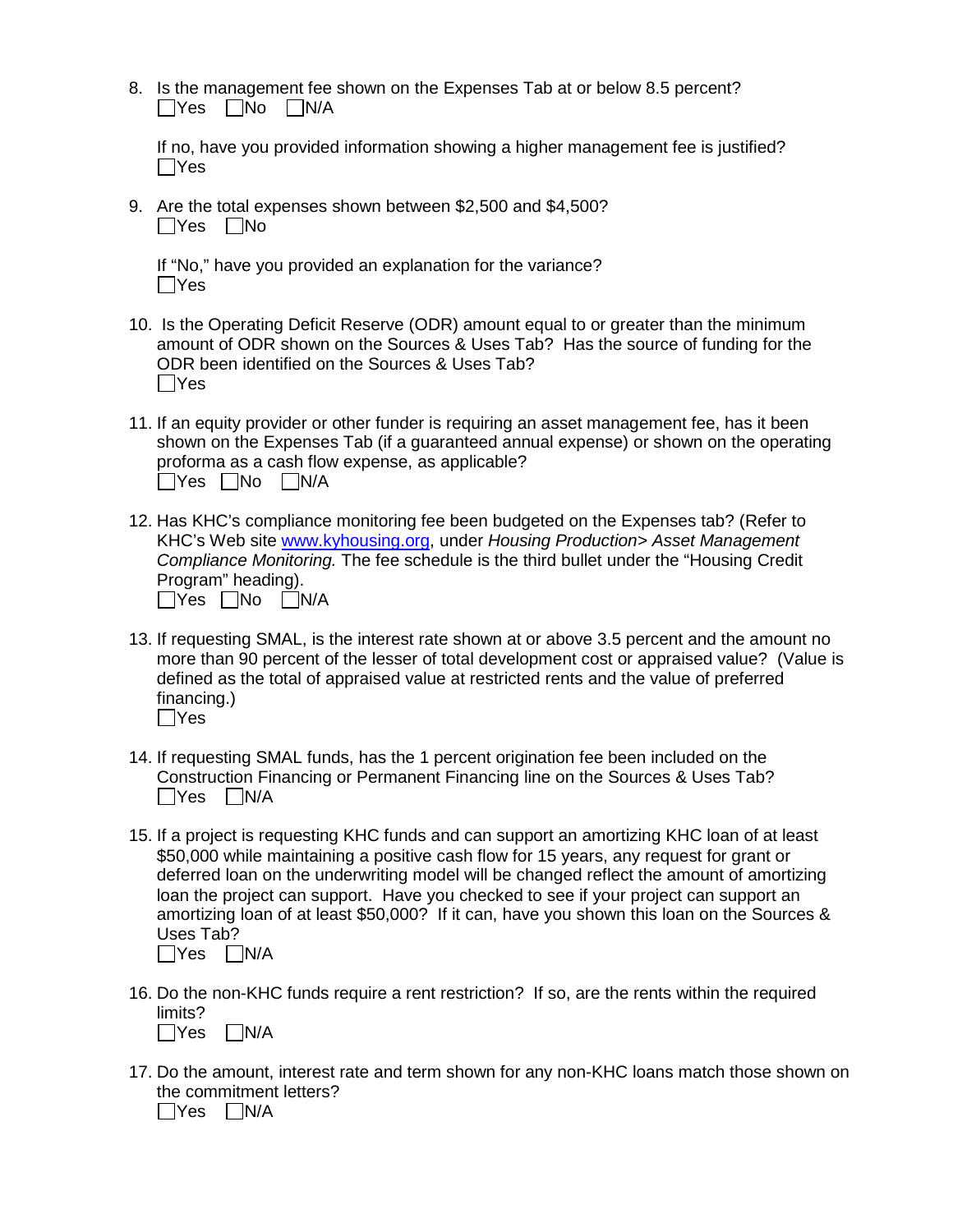18. Does the amount shown for acquisition on the Sources & Uses match what is shown in the site control documentation provided?

| lYes | IN/A |
|------|------|
|------|------|

19. If requesting housing credits, are the total KHC funds requested and the amount of equity funds paid in during construction equal to the total project costs? (Refer to the pay-in schedule from the equity provider; note: equity paid in at construction completion may not be considered as a construction source if multiple conditions apply.)  $\Box$ Yes  $\Box$ No  $\Box$ N/A

If no, you have a construction gap. Have you provided a copy of your bridge loan commitment?  $\Box$ Yes  $\Box$ N/A

- 20. Has the appropriate amount of match (5 percent) been provided for all KHC funds you are requesting?  $\Box$ Yes
- 21. Is the HOME match from an eligible source? (Refer to rental guidelines.)  $\Box$ Yes  $\Box$ N/A
- 22. If using AHTF funds as a source of match for the HOME funds, is there also a minimum of 5 percent of non-KHC funds in the project?  $\Box$ Yes  $\Box$ N/A
- 23. Is the project located in a QCT and providing a Community Service Facility (CSF)?  $\Box$ Yes  $\Box$ N/A

*Note: If yes, one additional unit may be given on the per-unit test on the Housing Credit Tab for the CSF or the ratio of the square footage of the CSF to the total residential square footage is used to calculate the percentage of additional credit allowed, but it may not exceed 25 percent.*

- 24. If the project is requesting the 30 percent boost in Housing Credits, have you provided proof the boost is needed?  $\Box$ Yes  $\Box$ N/A
- 25. On the Housing Credit Tab have you shown the correct per-unit limit in the Housing Credit Per Unit Test section? (\$15,000 for urban counties, \$16,500 for rural counties, **or** if requesting the 30 percent boost, \$19,500 for urban counties or \$21,450 for rural counties)  $\Box$ Yes  $\Box$ N/A
- 26. Is the total amount of housing credits requested less than or equal to the maximum eligible amount allowed per the calculation on the Housing Credits Tab?  $\Box$ Yes  $\Box$ N/A
- 27. If the project is deferring developer fee, can the project pay it back within 10 years?  $\Box$ Yes  $\Box$ No  $\Box$ N/A

If no, have you shown the remaining unpaid developer fee on the Sources & Uses Tab as "excluded from basis"?  $\Box$ Yes  $\Box$ N/A

28. Have all the soft costs been budgeted for, i.e., construction interest, insurances, appraisal, architect fees, legal fees, market study fees, property taxes, survey, title, and recording? Yes